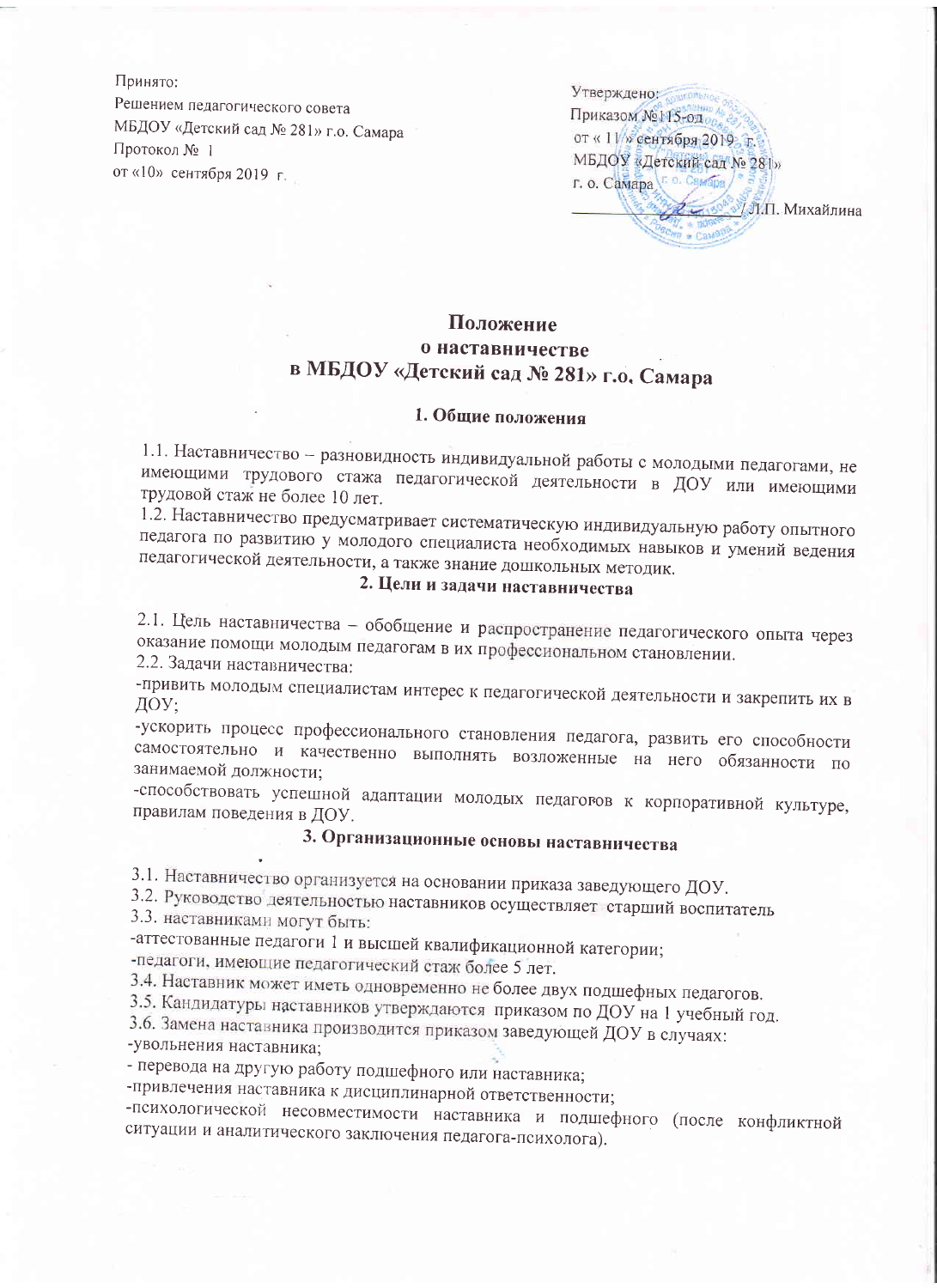3.7. Показателями оценки эффективности работы наставника является выполнение молодым специалистом целей и задач в период наставничества. Оценка производится по результатам промежуточного и итогового контроля.

3.8. За успешную работу наставник отмечается заведующим ДОУ по действующей системе поощрения согласно локальных актов по ДОУ.

#### 4. Обязанности наставника

 $4.1.$ требования законодательства в сфере образования, ведомственных Знать нормативных актов, определяющих права и обязанности молодого специалиста по занимаемой должности.

4.2. Изучать:

-деловые и нравственные качества молодого специалиста;

-отношение молодого специалиста к проведению занятий, коллективу ДОУ, детям и их родителям;

-его увлечения, наклонности, круг досугового общении, профессиональную этику педагогического работника.

4.3. Вводить в должность.

4.4. Проводить необходимое обучение; контролировать и оценивать самостоятельное проведение МОЛОДЫМ специалистом образовательных занятий, внегрупповых мероприятий.

4.5. Разрабатывать совместно с молодым специалистом план по профессиональному самообразованию; давать конкретные задания и определять срок их выполнения; контролировать работу, оказывать необходимую помощь. 4.6.

Оказывать молодому специалисту индивидуальную помощь в овладении педагогической профессией, практическими приемами и способами качественного проведения занятий, выявлять и совместно устранять допущенные им ошибки.

4.7. Развивать положительные качества молодого специалиста, в т. ч. личным примером, корректировать его поведение в ДОУ, привлекать к участию в общественной жизни содействовать расширению общекультурного и коллектива, профессионального кругозора.

4.8. Участвовать в обсуждении вопросов, связанных с педагогической и общественной деятельностью молодого специалиста, вносить предложения о его поощрении или применении мер воспитательного и дисциплинарного воздействия.

4.9. Вести дневник работы наставника и периодически докладывать на административном совещании, педагогическом часе о процессе адаптации молодого специалиста, результатах его труда.

4.10. Подводить итоги профессиональной адаптации молодого специалиста, составлять отчет по результатам наставничества с заключением о прохождении адаптации, с предложениями по дальнейшей работе молодого специалиста.

#### 5. Права наставника

5.1. Подключать с согласия старшего воспитателя других сотрудников для дополнительного обучения молодого специалиста.

## 6. Обязанности молодого педагога

6.1. Изучать Закон РФ "Об образовании", нормативные акты, определяющие его служебную деятельность, структуру, штаты, особенности работы ДОУ и функциональные обязанности по занимаемой должности.

6.2. Выполнять план профессионального становления в определенные сроки.

6.3. Постоянно работать над повышением профессионального мастерства, овладевать практическими навыками по занимаемой должности.

6.4. Учиться у наставника передовым методам и формам работы, правильно строить свои взаимоотношения с ним.

6.5. Повышать свой общеобразовательный и культурный уровень.